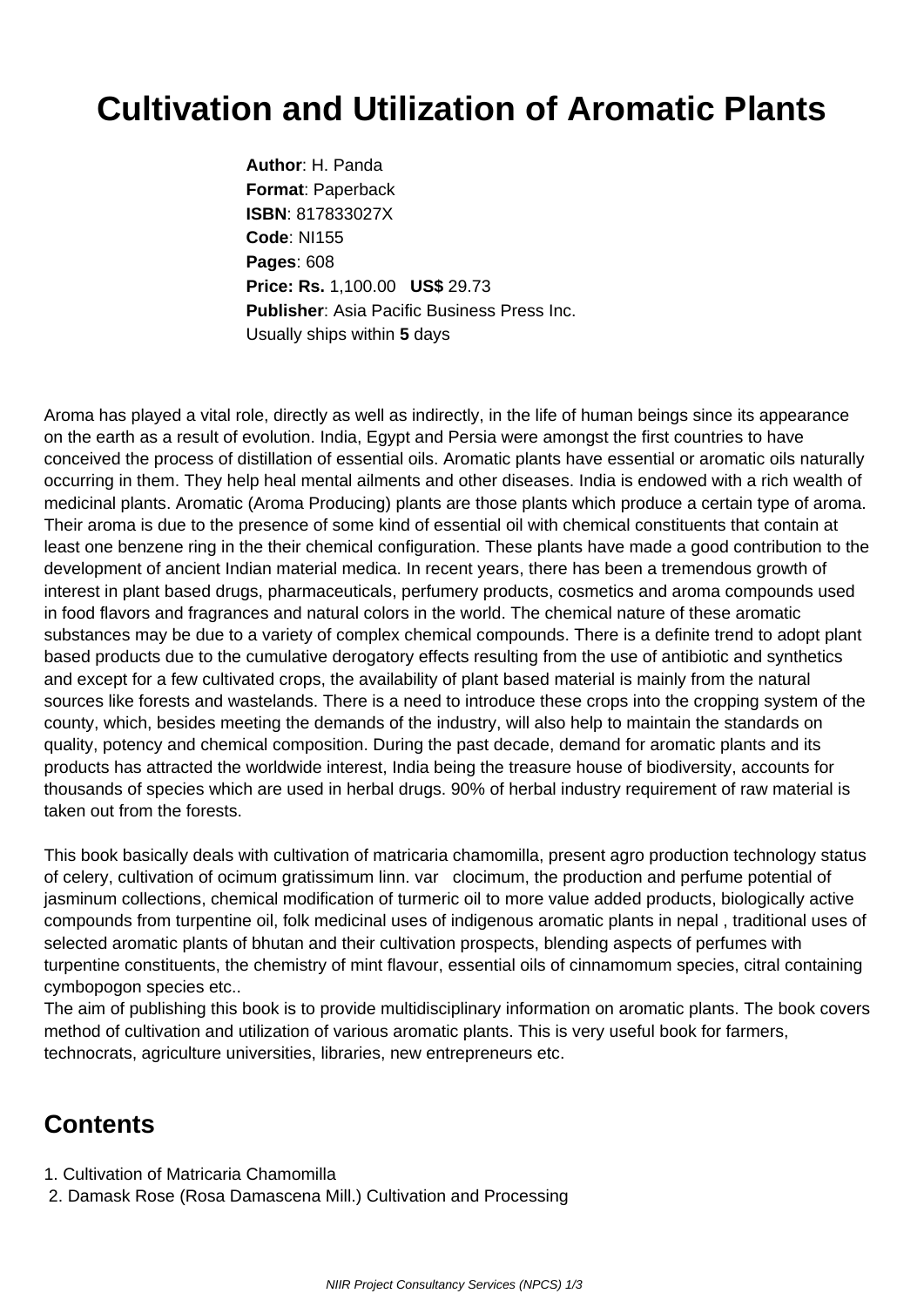- 3. Present Agro production Technology Status of Celery (Apium graveolens L.)
- 4. Germination and Flowering of Ocimum selloii Benth
- 5. RRL Oc 12 A Newly Evolved Methyl Cinnamate Rich Strain of Ocimum canum Sims.
- 6. Search for New Aroma Chemicals from genus Ocimum
- 7. Cultivation of Ocimum gratissimum Linn. var Clocimum
- 8. Cultivation of Anise
- 9. Patchouli
- 10. Removal of Calamus Odour from Patchouli Oil
- 11. Propagation of Patchouli (Pogostemon Cablin Benth.)
- 12. Patchouli Root Knot Problem and Control
- 13. Alponia Galanga
- 14. Citrus Medica Linn.
- 15. Curcuma Longa
- 16. Cuminum Cyminum, Linn.
- 17. Cyperus Rotundus
- 18. Hibiscus Rosa Sinensis, Linn.
- 19. Piper Nigrum
- 20. Pomegranate
- 21. Ricinus Communis Linn.
- 22. Common Elder
- 23. Tamarind Tree
- 24. Woodfordia Fruticosa, Vurz.
- 25. Angelica (Angelica Archangelica)
- 26. Sandalwood Oil Substitutes A Review
- 27. Native Jasmines of India
- 28. Screening of Flowers of Jasminum Species for Indole
- 29. Production Economics of Jasmine Concrete
- 30. The Production and Perfume Potential of Jasminum Collections
- 31. New Compounds of Value in Perfumery and Flavour Industry from Carene
- 32. Citral Containing Cymbopogon Species
- 33. Cedrus Oil A Promising Antifungal Agent
- 34. Terpenes and Coumarins from the Seeds of Peucedanum Dhana Ham. Seeds
- 35. Essential Oils of Cinnamomum Species
- 36. Jamrosa a New Geraniol Rich Cymbopogon
- 37. 9 Aristolen 1 alpha ol and l(10) Aristolen 2 one from Nardostachys Jatamansi DC
- 38. Comparison of Chemical Composition of Pepper and Pepper Leaf Oil
- 39. Chemical Modification of Turmeric Oil to More Value Added Products
- 40. Rectification of Benzene Extract A Simple Method for Extracting Sandal Oil in Higher Yield
- 41. Palmarosa Oil Grass for Higher Yield of Oil and Its Quality Under Cultivation

 42. Effect of Harvest Management on the Yield of Essential Oil Content and Flavour of Kala Zira (Carum bulbocastanum W. Koch) Seed.

- 43. Essential Oil from Cymbopogon Olivieri (Boiss. C. B.) Bor.
- 44. Chromatographic Separation of Alpha and Beta Santalenes
- 45. The Rose Fragrance
- 46. Breeding of a New Type of Ocimum Gratissimum for Eugenol Rich Essential Oil
- 47. Breeding for High Essential Oil Content in Khas (Vetiveria zizanioides) Roots
- 48. Ocimum Sanctum for High Oil and Eugenol Content
- 49. Essential Oil of Artemisia pallens Wall (Davana)
- 50. Essential Oil from the Seeds of Anethum graveolens Linn. raised at Lucknow
- 51. Terpenoids from Palmarosa Grass (Cymbopogon martini var. motia)
- 52. Effect of Fertilizer Treatments on Yield and Economics of Cultivation of Mentha, Citronella and Palmarosa
- 53. Oil Content and Its Composition at Different Stages of Growth in Ocimum Sanctum Linn.